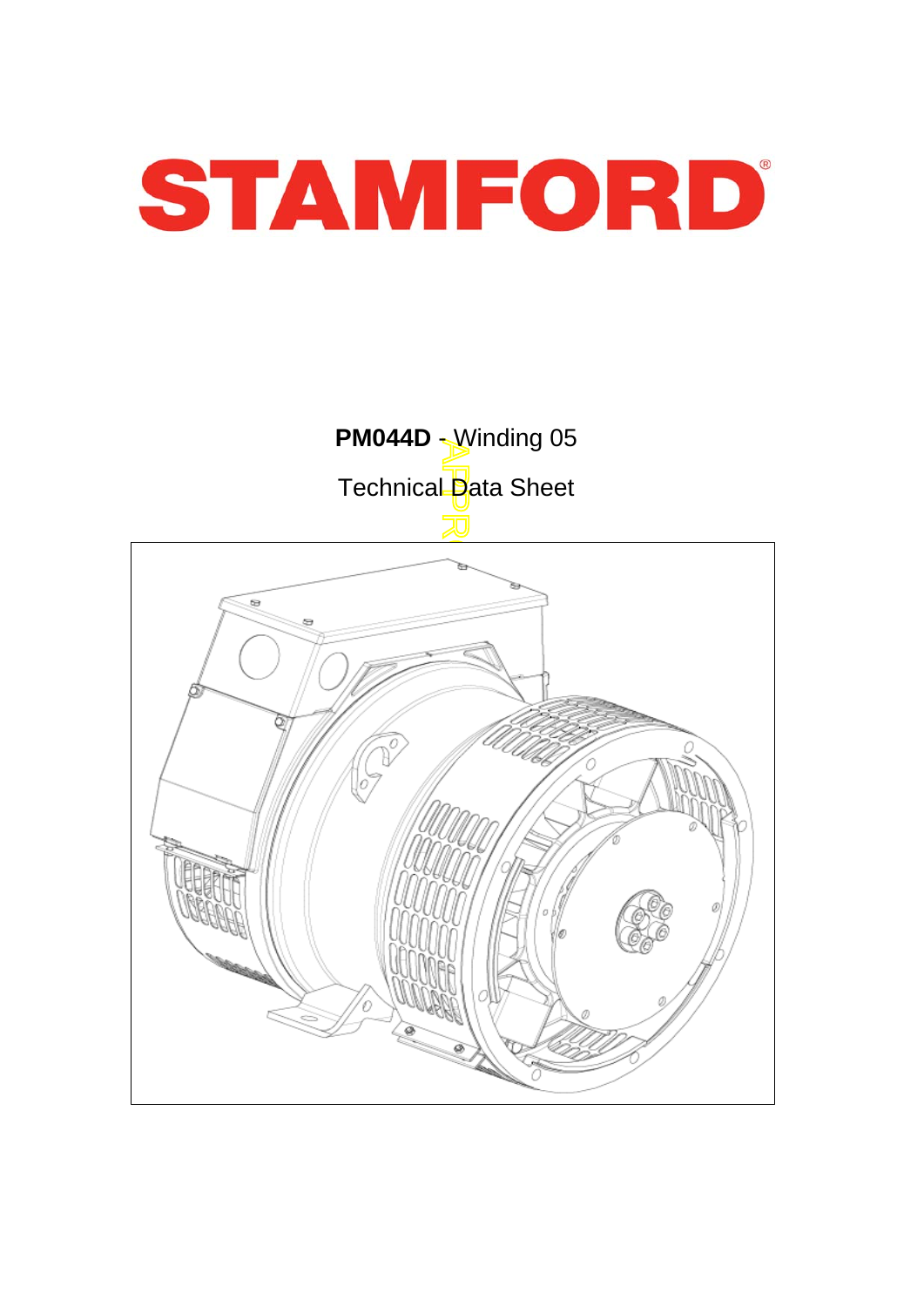## PM044D **SPECIFICATIONS & OPTIONS**



#### **STANDARDS**

Marine generators may be certified to Lloyds, DnV, Bureau Veritas, ABS, Germanischer-Lloyd or RINA.

Other standards and certifications can be considered on request.

#### **VOLTAGE REGULATOR**

#### **AS480 AVR**

With this self-excited system the main stator provides power via the AVR to the exciter stator. The high efficiency semi-conductors of the AVR ensure positive build-up from initial low levels of residual voltage.

The exciter rotor output is fed to the main rotor through a three-phase full-wave bridge rectifier. The rectifier is protected by a surge suppressor against surges caused, fo r example, by short circuit or out-of-phase paralleling. The AS480 will support limited accessories, RFI suppession remote voltage trimmer and for the P1 range only a 'droop' Current Transformer (CT) to permit parallel operation with other ac generators.

The AVR is can be fitted to either side of the generator in its own housing in the non-drive end bracket.

#### **Excitation Boost System (EBS)**

The EBS is a single, self-contained unit, attached to the non-drive end of the generator.

APPROVED DOCUMENT The EBS unit consists of the Excitation Boost Controller (EBC) and an Excitation Boost Generator (EBG). Under fault conditions, or when the generator is subjected to a large impact load such as a motor starting, the generator voltage will drop. The EBC senses the drop in voltage and engages the output power of the EBG. This additional power feeds the generator's excitation system, supporting the load until breaker discrimination can remove the fault or enable the generator to pick up a motor and drive the voltage recovery.

### **WINDINGS & ELECTRICAL PERFORMANCE**

All generator stators are wound to 2/3 pitch. This eliminates triplen (3rd, 9th, 15th …) harmonics on the voltage waveform and is found to be the optimum design for trouble-free supply of non-linear loads. The 2/3 pitch design avoids excessive neutral currents sometimes seen with higher winding pitches, when in parallel with the mains. A fully connected damper winding reduces oscillations during paralleling. This winding, with the 2/3 pitch and carefully selected pole and tooth designs, ensures very low waveform distortion.

#### **TERMINALS & TERMINAL BOX**

Dedicated Single Phase generators have 4 ends brought out to the terminals, which are mounted at the non-drive end of the generator. A sheet steel terminal box contains provides ample space for the customers' wiring and gland arrangements. Alternative terminal boxes are available fo r customers who want to fit additional components in the terminal box.

#### **SHAFT & KEYS**

All generator rotors are dynamically balanced to better than BS6861:Part 1 Grade 2.5 for minimum vibration in operation. Two bearing generators are balanced with a half key.

#### **INSULATION / IMPREGNATION**

The insulation system is class 'H'.

All wound components are impregnated with materials and processes designed specifically to provide the high build required for static windings and the high mechanical strength required for rotating components.

### **QUALITY ASSURANCE**

Generators are manufactured using production procedures having a quality assurance level to BS EN ISO 9001.

The stated voltage regulation may not be maintained in the presence of certain radio transmitted signals. Any change in performance will fall within the limits of Criteria B' of EN 61000-6-2:2001. At no time will the steady-state voltage regulation exceed 2%.

### **DE RATES**

All values tabulated on page 7 are subiect to the following reductions

5% when air inlet filters are fitted.

3% for every 500 metres by which the operating altitude exceeds 1000 metres above mean sea level.

3% for every 5°C by which the operational ambient temperature exceeds 50°C.

 Note: Requirement for operating in an ambient exceeding 60°C must be referred to the factory.

5% For reverse rotation

(Standard rotation CW when viewed from DE)

*NB Continuous development of our products entitles us to change specification details without notice, therefore they must not be regarded as binding.* 

*Front cover drawing typical of product range.*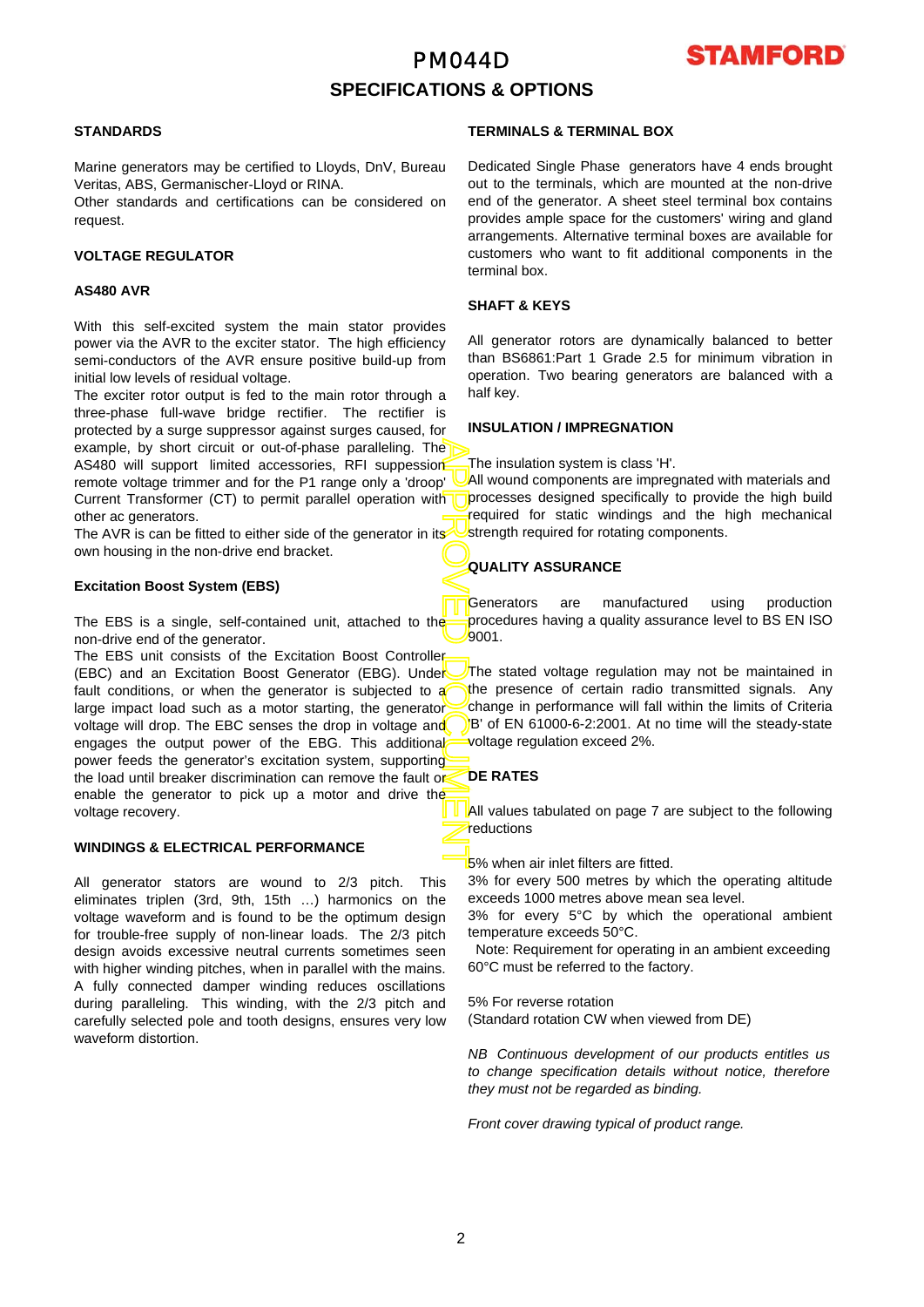## PM044D



### **WINDING 05**

| <b>CONTROL SYSTEM</b>                                 | AS480 AVR WITH OPTIONAL EXCITATION BOOST SYSTEM (EBS) |                         |                         |                    |                                                                                      |           |               |             |  |  |
|-------------------------------------------------------|-------------------------------------------------------|-------------------------|-------------------------|--------------------|--------------------------------------------------------------------------------------|-----------|---------------|-------------|--|--|
| <b>VOLTAGE REGULATION</b>                             | ± 1.0%                                                |                         |                         |                    |                                                                                      |           |               |             |  |  |
| <b>SUSTAINED SHORT CIRCUIT</b>                        | REFER TO SHORT CIRCUIT DECREMENT CURVE (page 6)       |                         |                         |                    |                                                                                      |           |               |             |  |  |
| <b>INSULATION SYSTEM</b>                              |                                                       |                         |                         |                    | <b>CLASS H</b>                                                                       |           |               |             |  |  |
| <b>PROTECTION</b>                                     | IP <sub>23</sub>                                      |                         |                         |                    |                                                                                      |           |               |             |  |  |
| <b>RATED POWER FACTOR</b>                             | 0.8                                                   |                         |                         |                    |                                                                                      |           |               |             |  |  |
| <b>STATOR WINDING</b>                                 |                                                       | SINGLE LAYER CONCENTRIC |                         |                    |                                                                                      |           |               |             |  |  |
| <b>WINDING PITCH</b>                                  |                                                       | <b>TWO THIRDS</b>       |                         |                    |                                                                                      |           |               |             |  |  |
| <b>WINDING LEADS</b>                                  |                                                       | $\overline{4}$          |                         |                    |                                                                                      |           |               |             |  |  |
| <b>STATOR WDG. RESISTANCE</b>                         |                                                       |                         |                         |                    | 1.153 Ohms AT 22°C SERIES CONNECTED                                                  |           |               |             |  |  |
| ROTOR WDG. RESISTANCE                                 |                                                       |                         |                         |                    | 0.437 Ohms at 22°C                                                                   |           |               |             |  |  |
| <b>EXCITER STATOR RESISTANCE</b>                      |                                                       |                         |                         |                    | 17.5 Ohms at 22°C                                                                    |           |               |             |  |  |
| <b>EXCITER ROTOR RESISTANCE</b>                       |                                                       |                         |                         |                    | 0.211 Ohms PER PHASE AT 22°C                                                         |           |               |             |  |  |
| <b>EBS STATOR RESISTANCE</b>                          |                                                       |                         |                         |                    | 12.9 Ohms at 22°C                                                                    |           |               |             |  |  |
| <b>R.F.I. SUPPRESSION</b>                             |                                                       |                         |                         |                    | BS EN 61000-6-2 & BS EN 61000-6-4, VDE 0875G, VDE 0875N. refer to factory for others |           |               |             |  |  |
| <b>WAVEFORM DISTORTION</b>                            |                                                       |                         |                         |                    | NO LOAD <1.5% NON-DISTORTING LINEAR LOAD <5.0%                                       |           |               |             |  |  |
| <b>MAXIMUM OVERSPEED</b>                              |                                                       |                         |                         |                    | 2250 Rev/Min                                                                         |           |               |             |  |  |
| <b>BEARING DRIVE END</b>                              |                                                       |                         |                         |                    | BALL. 6309-2RS (ISO)                                                                 |           |               |             |  |  |
| BEARING NON-DRIVE END                                 |                                                       |                         |                         |                    | BALL. 6306-2RS (ISO)                                                                 |           |               |             |  |  |
|                                                       |                                                       |                         | 1 BEARING               |                    |                                                                                      | 2 BEARING |               |             |  |  |
|                                                       | WITH EBS                                              |                         |                         | <b>WITHOUT EBS</b> | WITH EBS                                                                             |           |               | WITHOUT EBS |  |  |
| <b>WEIGHT COMP. GENERATOR</b>                         | 75 kg                                                 |                         |                         | 73.3 kg            | 78 kg                                                                                |           |               | 76.3 kg     |  |  |
| <b>WEIGHT WOUND STATOR</b>                            | 24 kg                                                 |                         | 24 kg                   |                    | 24 kg                                                                                |           | 24 kg         |             |  |  |
| <b>WEIGHT WOUND ROTOR</b>                             | 26.31 kg                                              |                         | 24.61 kg                |                    | 27.32 kg                                                                             |           | 25.62 kg      |             |  |  |
| <b>WR<sup>2</sup> INERTIA</b>                         | 0.0893 $kgm2$                                         |                         | 0.0876 kgm <sup>2</sup> |                    | 0.0895 kgm <sup>2</sup>                                                              |           | 0.0878 $kgm2$ |             |  |  |
| SHIPPING WEIGHTS in a crate                           | 92 kg                                                 |                         |                         | 90.3 kg            | 101 kg                                                                               |           |               | 99.3 kg     |  |  |
| PACKING CRATE SIZE                                    | 71 x 51 x 67 $(m)$<br>71 x 51 x 67 (cm)               |                         |                         |                    |                                                                                      |           |               |             |  |  |
| TELEPHONE INTERFERENCE                                | THF<2%<br><b>TIF&lt;50</b>                            |                         |                         |                    |                                                                                      |           |               |             |  |  |
| <b>COOLING AIR</b>                                    |                                                       |                         |                         |                    | 0.110 m <sup>3</sup> /sec 233 cfm                                                    |           |               |             |  |  |
| <b>VOLTAGE SERIES</b>                                 |                                                       | 220                     |                         | 230<br>240         |                                                                                      |           |               |             |  |  |
| <b>VOLTAGE PARALLEL</b>                               |                                                       | 110                     |                         |                    | 115                                                                                  |           | 120           |             |  |  |
| <b>POWER FACTOR</b>                                   | 0.8                                                   |                         | 1.0                     | 0.8                | 1.0                                                                                  | 0.8       |               | 1.0         |  |  |
| <b>kVA BASE RATING FOR REACTANCE</b><br><b>VALUES</b> | 4.4                                                   |                         | 5.3                     | 4.4                | 5.3                                                                                  | 4.4       |               | 5.3         |  |  |
| Xd DIR. AXIS SYNCHRONOUS                              | 1.58                                                  |                         | 1.9                     | 1.44               | 1.73                                                                                 | 1.33      |               | 1.6         |  |  |
| X'd DIR. AXIS TRANSIENT                               | 0.17                                                  |                         | 0.2                     | 0.15               | 0.18                                                                                 | 0.14      |               | 0.17        |  |  |
| X"d DIR. AXIS SUBTRANSIENT                            | 0.11                                                  |                         | 0.13                    | 0.1                | 0.12                                                                                 | 0.09      |               | 0.11        |  |  |
| Xq QUAD. AXIS REACTANCE                               | 0.76                                                  |                         | 0.92                    | 0.69               | 0.83                                                                                 | 0.63      |               | 0.76        |  |  |
| X"q QUAD. AXIS SUBTRANSIENT                           | 0.17                                                  |                         | 0.2                     | 0.15               | 0.18                                                                                 | 0.14      |               | 0.17        |  |  |
| XL LEAKAGE REACTANCE                                  | 0.06                                                  |                         | 0.07                    | 0.06               | 0.07                                                                                 | 0.05      |               | 0.06        |  |  |
| X <sub>2</sub> NEGATIVE SEQUENCE                      | 0.13                                                  | 0.16                    |                         | 0.12               | 0.14                                                                                 | 0.11      |               | 0.13        |  |  |
| X <sub>0</sub> ZERO SEQUENCE                          | 0.06<br>0.07                                          |                         |                         | 0.06               | 0.07                                                                                 | 0.05      |               | 0.06        |  |  |
| REACTANCES ARE SATURATED                              |                                                       |                         |                         |                    | VALUES ARE PER UNIT AT RATING AND VOLTAGE INDICATED                                  |           |               |             |  |  |
| T'd TRANSIENT TIME CONST.                             | 0.006 s                                               |                         |                         |                    |                                                                                      |           |               |             |  |  |
| T"d SUB-TRANSTIME CONST.                              | 0.002 s                                               |                         |                         |                    |                                                                                      |           |               |             |  |  |
| T'do O.C. FIELD TIME CONST.                           | 0.15s                                                 |                         |                         |                    |                                                                                      |           |               |             |  |  |
| Ta ARMATURE TIME CONST.                               | 0.007 s                                               |                         |                         |                    |                                                                                      |           |               |             |  |  |
| <b>SHORT CIRCUIT RATIO</b>                            | 1/Xd                                                  |                         |                         |                    |                                                                                      |           |               |             |  |  |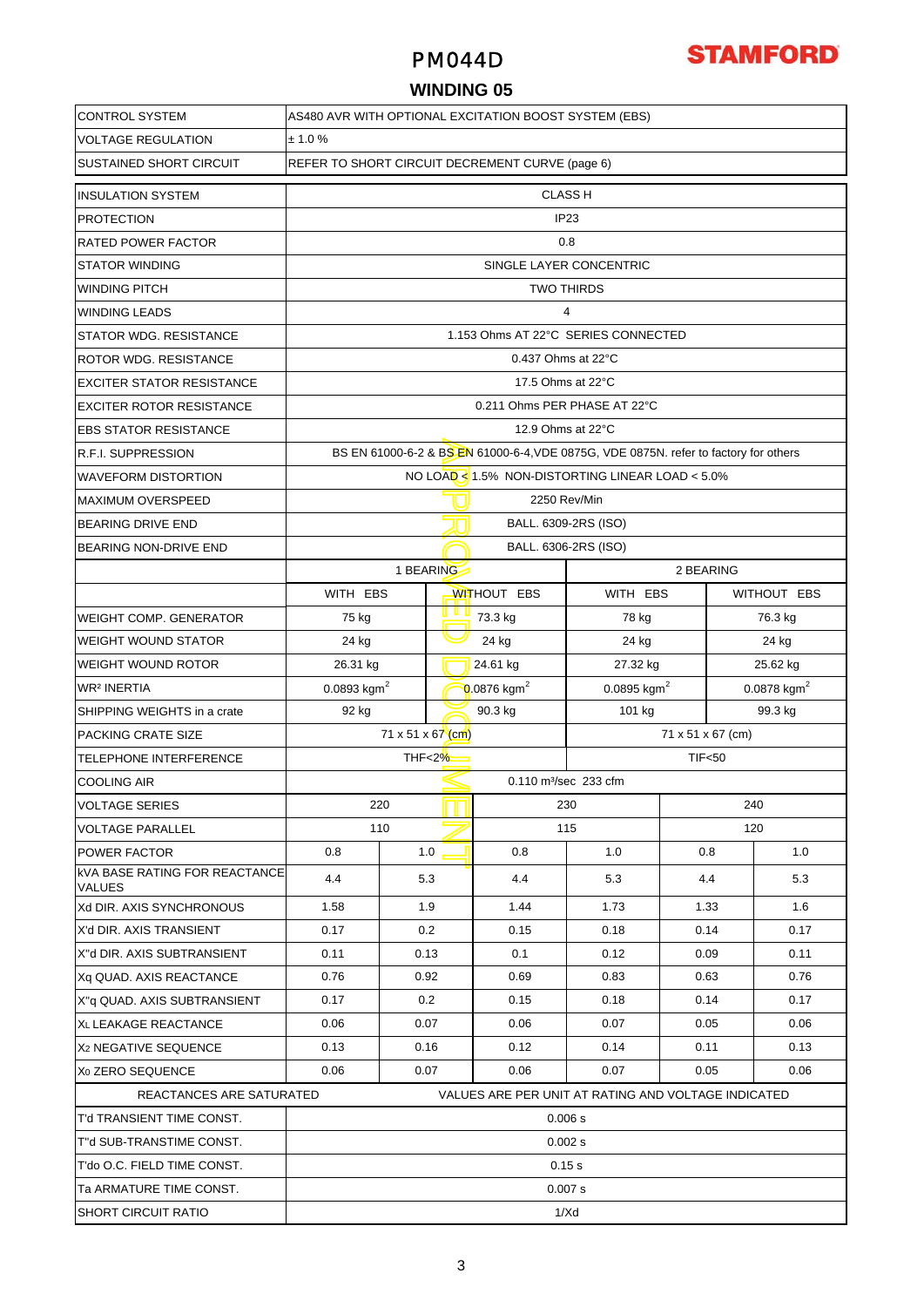

## PM044D

**Winding 05 / 0.8pf**

## **SINGLE PHASE EFFICIENCY CURVES**





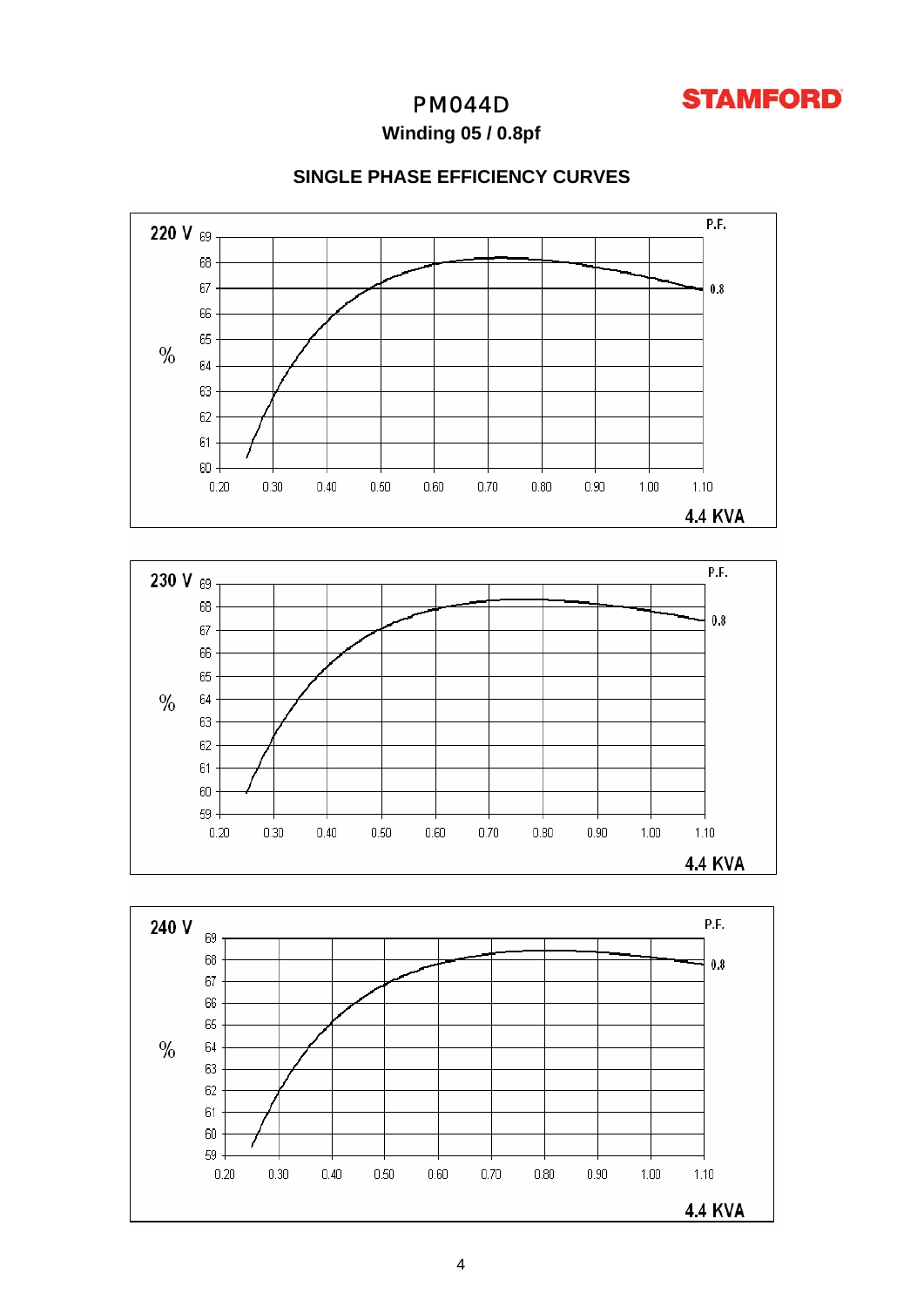

## PM044D

**Winding 05 / 1.0pf**

## **SINGLE PHASE EFFICIENCY CURVES**





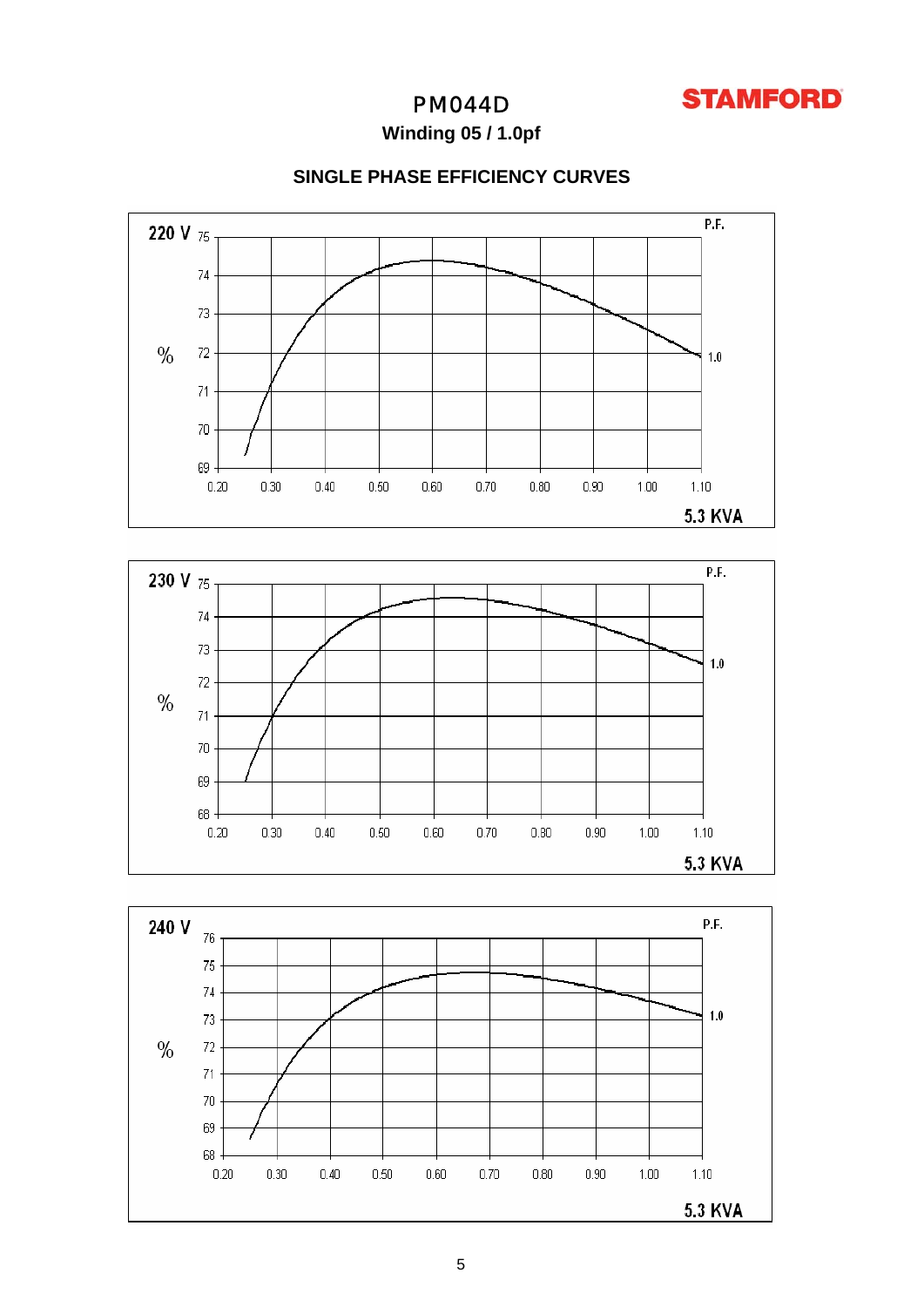PM044D **Winding 05 Locked Rotor Motor Startin g Curve**

**STAMFORD** 



**Short Circuit Decrement Curve. No-load Excitation at Rated Speed Based on series connection.**



Sustained Short Circuit = 91 Amps

**Note** 

The following multiplication factors should be used to adjust the values from curve between time 0.001 seconds and the minimum current point in respect of nominal operating voltage :

| Voltage | Factor |
|---------|--------|
| 220V    | X 1.00 |
| 230V    | X 1.05 |
| 240V    | X 1 09 |

The sustained current value is constant irrespective of voltage level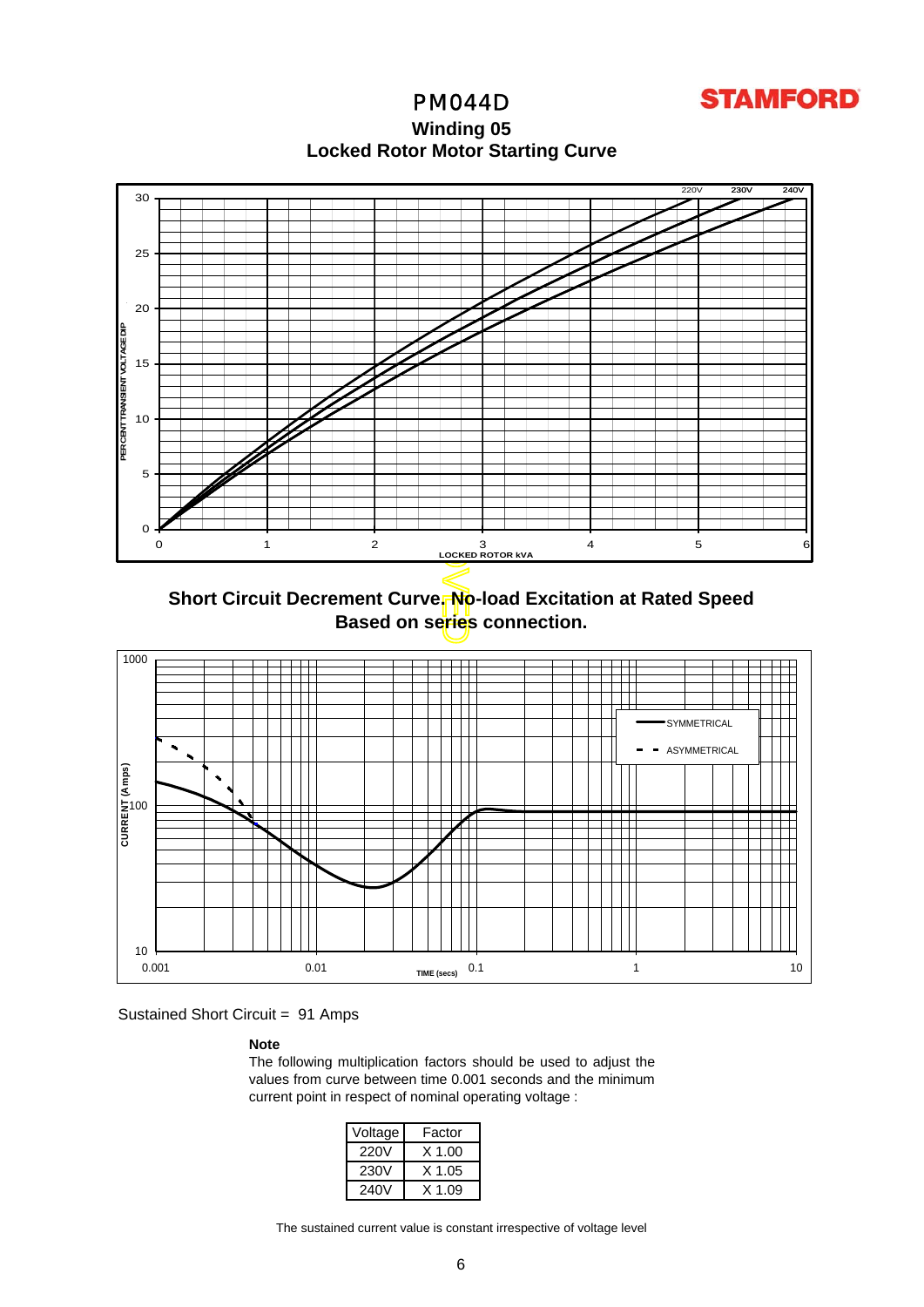## **STAMFORD**

## PM044D

## **Winding 05**

# **50**Hz

## **RATINGS**

|                   | Cont. $E - 65/50^{\circ}C$ |      | Cont. B - 70/50°C |                   |      | Cont. F - 90/50°C |                   |      | Cont. H - 110/50°C |                   |      |      |
|-------------------|----------------------------|------|-------------------|-------------------|------|-------------------|-------------------|------|--------------------|-------------------|------|------|
| Class - Temp Rise | 0.8 <sub>pf</sub>          |      |                   | 0.8 <sub>pf</sub> |      |                   | 0.8 <sub>pf</sub> |      |                    | 0.8 <sub>pf</sub> |      |      |
| Series (V)        | 220                        | 230  | 240               | 220               | 230  | 240               | 220               | 230  | 240                | 220               | 230  | 240  |
| Parallel (V)      | 110                        | 115  | 120               | 110               | 115  | 120               | 110               | 115  | 120                | 110               | 115  | 120  |
| <b>kVA</b>        | 3.4                        | 3.4  | 3.4               | 3.5               | 3.5  | 3.5               | 4.0               | 4.0  | 4.0                | 4.4               | 4.4  | 4.4  |
| kW                | 2.7                        | 2.7  | 2.7               | 2.8               | 2.8  | 2.8               | 3.2               | 3.2  | 3.2                | 3.5               | 3.5  | 3.5  |
| Efficiency (%)    | 68.1                       | 68.3 | 68.4              | 68.1              | 68.3 | 68.4              | 67.8              | 68.1 | 68.3               | 67.4              | 67.8 | 68.1 |
| kW Input          | 4.0                        | 4.0  | 4.0               | 4.1               | 4.1  | 4.1               | 4.7               | 4.7  | 4.7                | 5.2               | 5.2  | 5.2  |

| Class - Temp Rise                                               | Cont. E - 65/50°C            |       | Cont. B-70/50°C |                   | Cont. F - 90/50°C |                   |      | Cont. H - 110/50°C |                   |       |      |                  |
|-----------------------------------------------------------------|------------------------------|-------|-----------------|-------------------|-------------------|-------------------|------|--------------------|-------------------|-------|------|------------------|
|                                                                 | 1.0 <sub>pf</sub>            |       |                 | 1.0 <sub>pf</sub> |                   | 1.0 <sub>pf</sub> |      |                    | 1.0 <sub>pf</sub> |       |      |                  |
| Series (V)                                                      | 220                          | 230   | 240             | 220               | 230               | 240               | 220  | 230                | 240               | 220   | 230  | 240              |
| Parallel (V)                                                    | 110                          | 115   | 120             | 110               | 115               | 120               | 110  | 115                | 120               | 110   | 115  | 120              |
| kVA                                                             | 4.1                          | 4.1   | 4.1             | 4.2               | 4.2               | 4.2               | 4.8  | 4.8                | 4.8               | 5.3   | 5.3  | 5.3              |
| kW                                                              | 4.1                          | 4.1   | 4.1             | 4.2               | 4.2               | 4.2               | 4.8  | 4.8                | 4.8               | 5.3   | 5.3  | 5.3              |
| Efficiency (%)                                                  | 73.9                         | 74.3  | 74.6            | 73.8              | 742               | 74.6              | 73.2 | 73.7               | 74.1              | 72.6  | 73.2 | 73.7             |
| kW Input                                                        | 5.5                          | 5.5   | 5.5             | 5.7               | لہا               | 5.6               | 6.6  | 6.5                | 6.5               | 7.3   | 7.2  | 7.2              |
|                                                                 |                              |       |                 |                   |                   |                   |      |                    |                   |       |      |                  |
| <b>DIMENSIONS</b>                                               |                              |       |                 |                   |                   |                   |      |                    |                   |       |      |                  |
|                                                                 |                              |       |                 |                   |                   |                   |      |                    |                   |       |      |                  |
| 446 WHEN FITTED WITH EBS-<br>541 (MAX) WHEN<br>FITTED WITH 'EBS |                              |       |                 |                   |                   |                   |      |                    |                   |       |      |                  |
|                                                                 | — 457 (MAX) OVERALL<br>339,5 |       |                 |                   |                   |                   |      |                    |                   |       |      |                  |
|                                                                 |                              | # AN# |                 |                   |                   |                   |      |                    |                   | $-65$ |      |                  |
|                                                                 | 福田町<br>I noccoon I           |       |                 |                   |                   | 220               |      |                    |                   |       |      | 42,018<br>42,009 |



APAPTOR  $\overline{\emptyset}$  "  $D$  "  $361$ 405  $45\mathrm{I}$ 489

|       | COUPLING DISC             |     |  |  |
|-------|---------------------------|-----|--|--|
| S A E | $^{\rm H}$ A N $^{\rm H}$ | SAE |  |  |
| 65    | 30.2                      |     |  |  |
|       | 30.2                      |     |  |  |
|       |                           |     |  |  |
|       | 53.8                      |     |  |  |
|       | 396                       |     |  |  |



| 8-HOLES SPACED AS 12<br>  8-HOLES SPACED AS 12 |  |  |
|------------------------------------------------|--|--|
|                                                |  |  |





|     | 2-BRG APAPTOR |
|-----|---------------|
| SAE | " F "         |
|     | 359           |
|     | 406           |
|     | 455           |
|     | 493           |